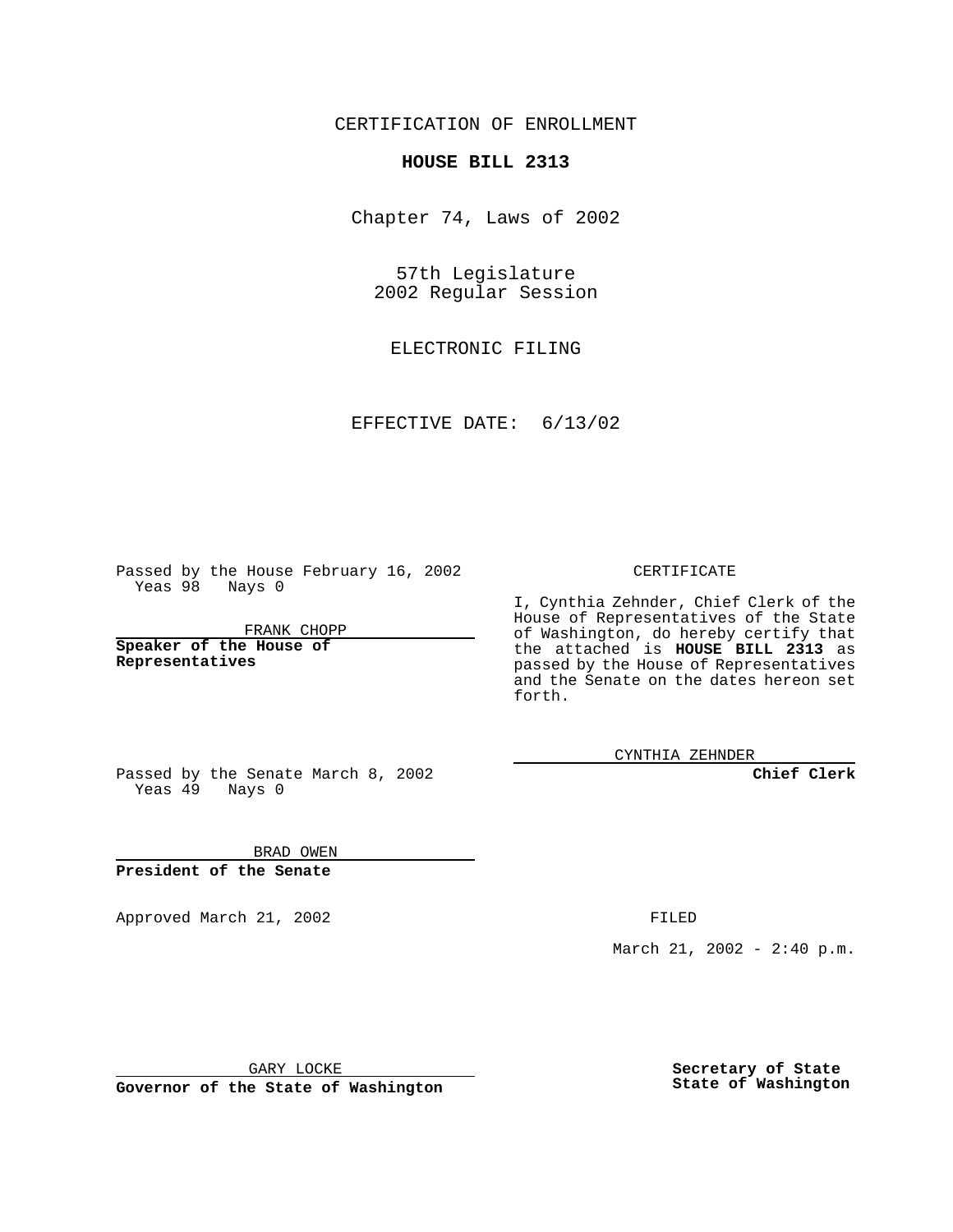## **HOUSE BILL 2313** \_\_\_\_\_\_\_\_\_\_\_\_\_\_\_\_\_\_\_\_\_\_\_\_\_\_\_\_\_\_\_\_\_\_\_\_\_\_\_\_\_\_\_\_\_\_\_

\_\_\_\_\_\_\_\_\_\_\_\_\_\_\_\_\_\_\_\_\_\_\_\_\_\_\_\_\_\_\_\_\_\_\_\_\_\_\_\_\_\_\_\_\_\_\_

Passed Legislature - 2002 Regular Session

## **State of Washington 57th Legislature 2002 Regular Session**

**By** Representatives Lantz, Anderson, Rockefeller, Kenney, Ogden, Upthegrove, Kagi, Dunn and Esser; by request of Secretary of State

Read first time 01/14/2002. Referred to Committee on Judiciary.

 AN ACT Relating to electronic filing and registration; amending RCW 19.09.020, 19.09.075, 19.09.279, 24.03.005, 24.03.145, 24.03.175, 24.03.183, 24.03.200, 24.03.245, 24.03.325, 24.03.330, 24.03.375, 25.15.020, 25.15.085, 25.15.095, 25.15.325, and 43.07.170; adding new sections to chapter 24.03 RCW; adding a new section to chapter 25.15 RCW; and creating a new section.

BE IT ENACTED BY THE LEGISLATURE OF THE STATE OF WASHINGTON:

 **Sec. 1.** RCW 19.09.020 and 1993 c 471 s 1 are each amended to read as follows:

 When used in this chapter, unless the context otherwise requires: (1) A "bona fide officer or employee" of a charitable organization is one (a) whose conduct is subject to direct control by such organization; (b) who does not act in the manner of an independent contractor in his or her relation with the organization; and (c) whose compensation is not computed on funds raised or to be raised.

 (2) "Charitable organization" means any entity that solicits or collects contributions from the general public where the contribution is or is purported to be used to support a charitable activity, but does not include any commercial fund raiser or commercial fund-raising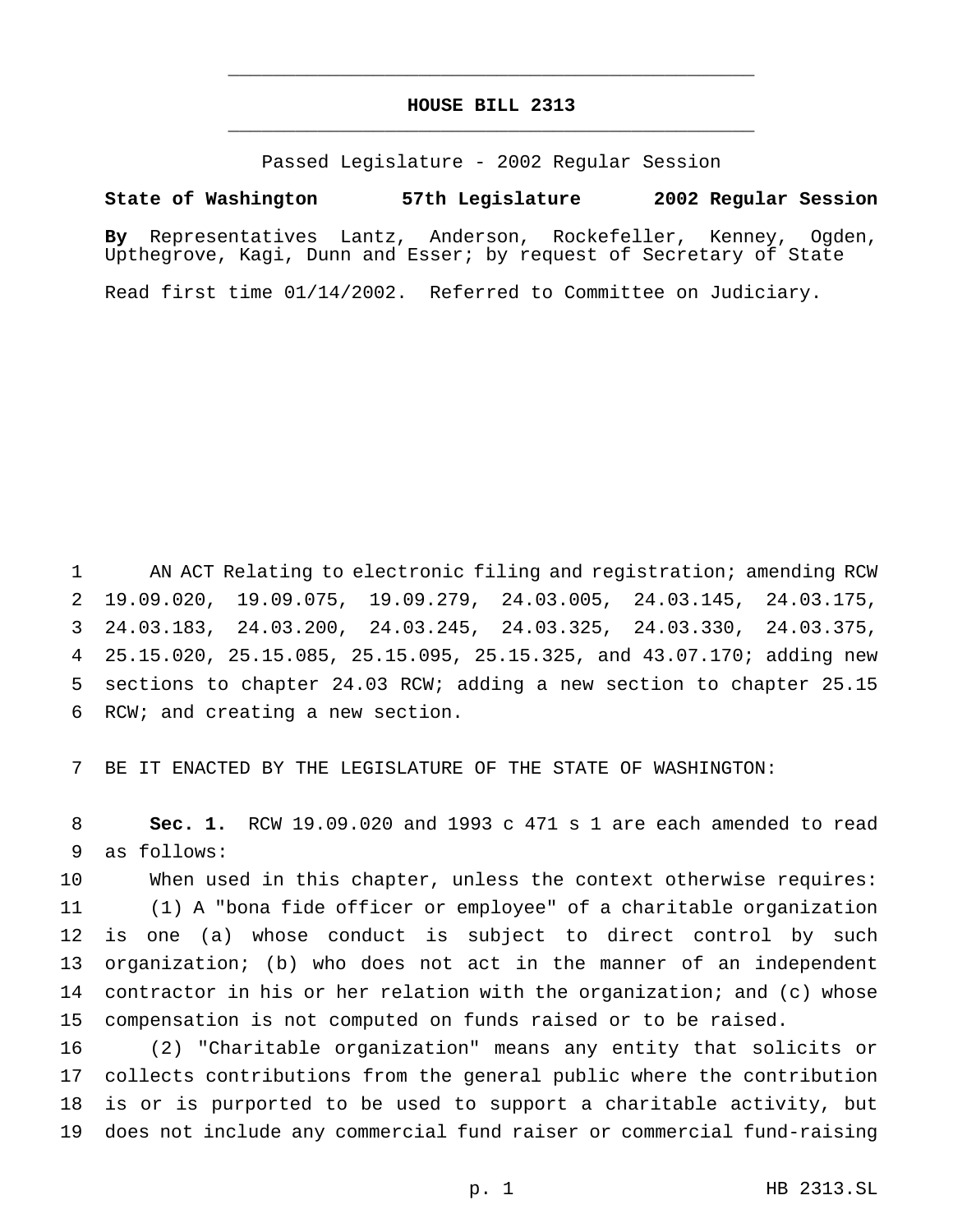entity as defined in this section. "Charitable" (a) is not limited to its common law meaning unless the context clearly requires a narrower meaning; (b) does not include religious or political activities; and (c) includes, but is not limited to, educational, recreational, social, patriotic, legal defense, benevolent, and health causes.

 (3) "Compensation" means salaries, wages, fees, commissions, or any other remuneration or valuable consideration.

8 (4) "Contribution" means the payment, donation, promise<sub>r</sub> or grant, for consideration or otherwise, of any money or property of any kind or value which contribution is wholly or partly induced by a solicitation. Reference to dollar amounts of "contributions" or "solicitations" in this chapter means in the case of payments or promises to pay for merchandise or rights of any description, the value of the total amount paid or promised to be paid for such merchandise or rights less the reasonable purchase price to the charitable organization of any such tangible merchandise, rights, or services resold by the organization, and not merely that portion of the purchase price to be applied to a charitable purpose.

 (5) "Cost of solicitation" means and includes all direct and indirect costs, expenditures, debts, obligations, salaries, wages, commissions, fees, or other money or thing of value paid or incurred in making a solicitation. Cost of solicitation does not include the reasonable purchase price to the charitable organization of any tangible goods or services resold by the organization as a part of its fund raising activities.

 (6) "Entity" means an individual, organization, group, association, partnership, corporation, agency or unit of state government, or any combination thereof.

 (7) "General public" or "public" means any individual located in Washington state without a membership or other official relationship with a charitable organization before a solicitation by the charitable organization.

 (8) "Commercial fund raiser" or "commercial fund-raising entity" means any entity that for compensation or other consideration within this state directly or indirectly solicits or receives contributions for or on behalf of any charitable organization or charitable purpose, or that is engaged in the business of or is held out to persons in this state as independently engaged in the business of soliciting or receiving contributions for such purposes. However, the following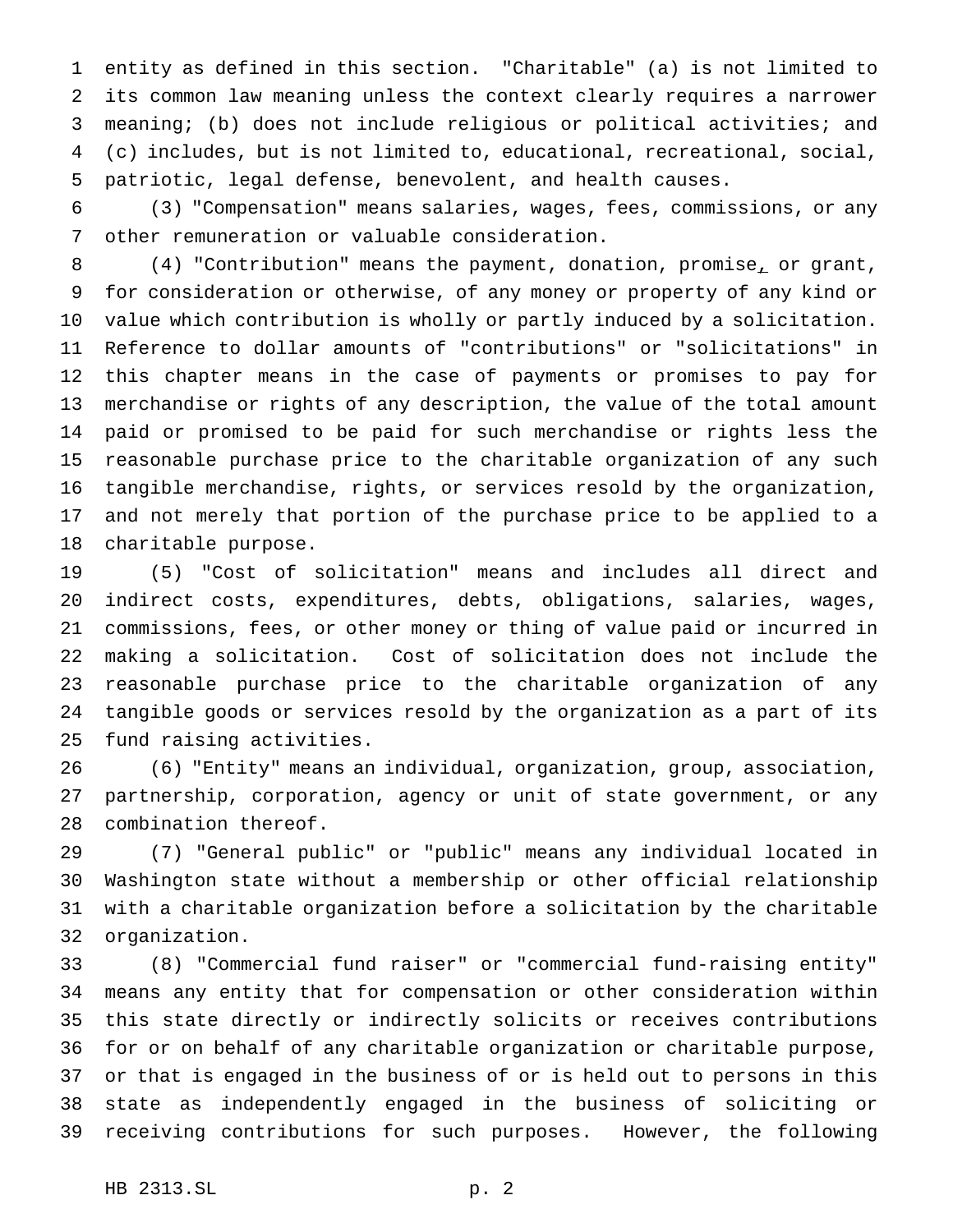shall not be deemed a commercial fund raiser or "commercial fund- raising entity": (a) Any entity that provides fund-raising advice or consultation to a charitable organization within this state but neither directly nor indirectly solicits or receives any contribution for or on behalf of any such charitable organization; and (b) a bona fide officer or other employee of a charitable organization.

 (9) "Membership" means that for the payment of fees, dues, assessments, etc., an organization provides services and confers a bona fide right, privilege, professional standing, honor, or other direct benefit, in addition to the right to vote, elect officers, or hold office. The term "membership" does not include those persons who are granted a membership upon making a contribution as the result of solicitation.

 (10) "Other employee" of a charitable organization means any person (a) whose conduct is subject to direct control by such organization; (b) who does not act in the manner of any independent contractor in his or her relation with the organization; and (c) who is not engaged in the business of or held out to persons in this state as independently engaged in the business of soliciting contributions for charitable or religious purposes.

 (11) "Parent organization" means that part of a charitable organization that coordinates, supervises, or exercises control over policy, fund raising, or expenditures, or assists or advises one or more related foundations, supporting organizations, chapters, branches, or affiliates of such organization in the state of Washington.

 (12) "Political activities" means those activities subject to chapter 42.17 RCW or the Federal Elections Campaign Act of 1971, as amended.

 (13) "Religious activities" means those religious, evangelical, or missionary activities under the direction of a religious organization duly organized and operating in good faith that are entitled to receive a declaration of current tax exempt status for religious purposes from the United States government and the duly organized branches or chapters of those organizations.

(14) "Secretary" means the secretary of state.

 (15) "Signed" means hand-written, or, if the secretary adopts rules facilitating electronic filing that pertain to this chapter, in the 38 manner prescribed by those rules.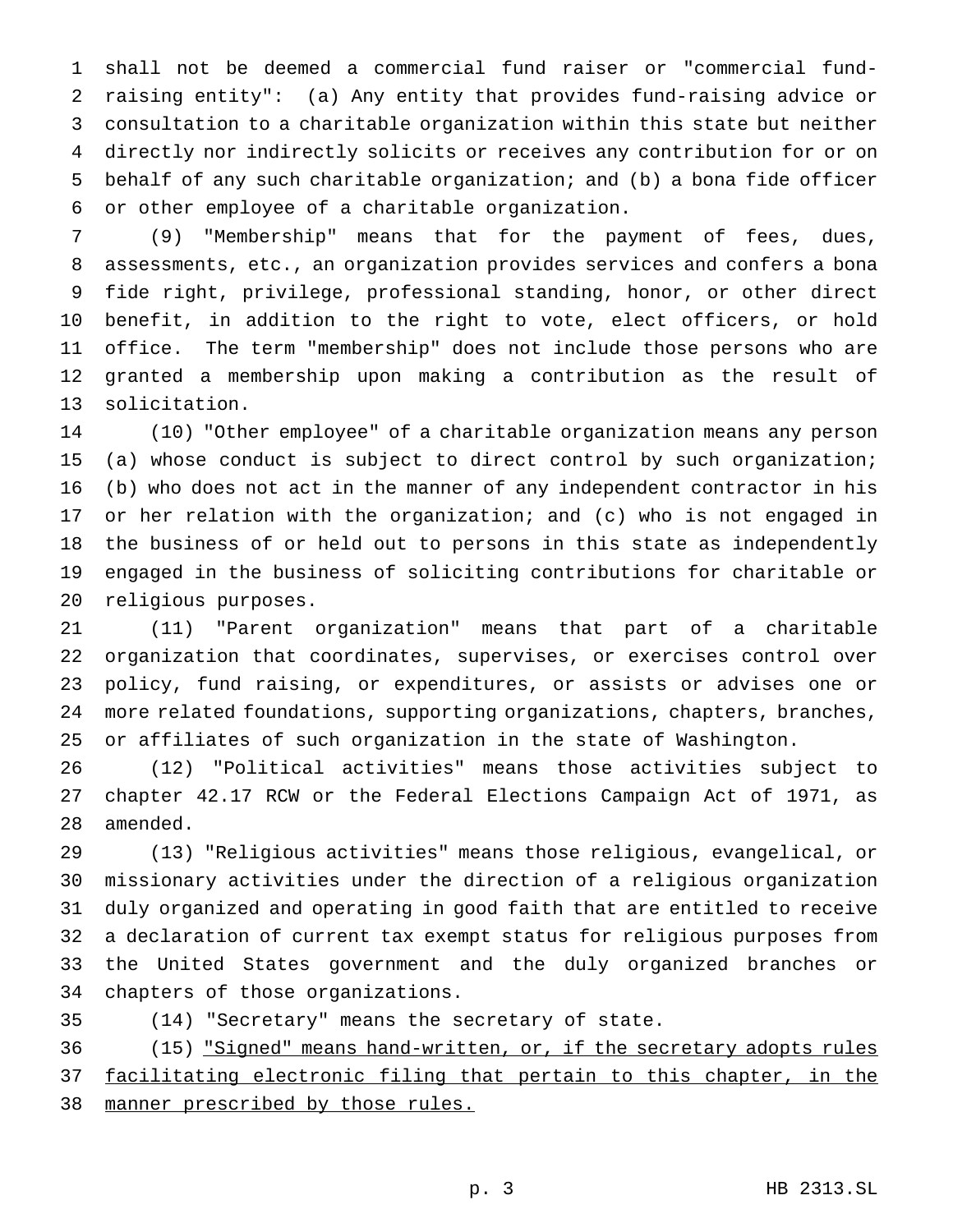(16) "Solicitation" means any oral or written request for a contribution, including the solicitor's offer or attempt to sell any property, rights, services, or other thing in connection with which:

(a) Any appeal is made for any charitable purpose; or

 (b) The name of any charitable organization is used as an inducement for consummating the sale; or

 (c) Any statement is made that implies that the whole or any part of the proceeds from the sale will be applied toward any charitable purpose or donated to any charitable organization.

 The solicitation shall be deemed completed when made, whether or not the person making it receives any contribution or makes any sale. Bingo activities, raffles, and amusement games conducted under chapter 9.46 RCW and applicable rules of the Washington state gambling commission are specifically excluded and shall not be deemed a solicitation under this chapter.

 **Sec. 2.** RCW 19.09.075 and 1993 c 471 s 3 are each amended to read as follows:

 An application for registration as a charitable organization shall be submitted in the form prescribed by rule by the secretary, containing, but not limited to, the following:

 (1) The name, address, and telephone number of the charitable organization;

 (2) The name(s) under which the organization will solicit contributions;

 (3) The name, address, and telephone number of the officers of or persons accepting responsibility for the organization;

 (4) The names of the three officers or employees receiving the greatest amount of compensation from the organization;

(5) The purpose of the organization;

 (6)(a) Whether the organization is exempt from federal income tax; and if so the organization shall attach to its application a copy of the letter by which the internal revenue service granted such status; and

 (b) The name and address of the entity that prepares, reviews, or audits the financial statement of the organization;

 (7) A solicitation report of the organization for the preceding accounting year including:

(a) The number and types of solicitations conducted;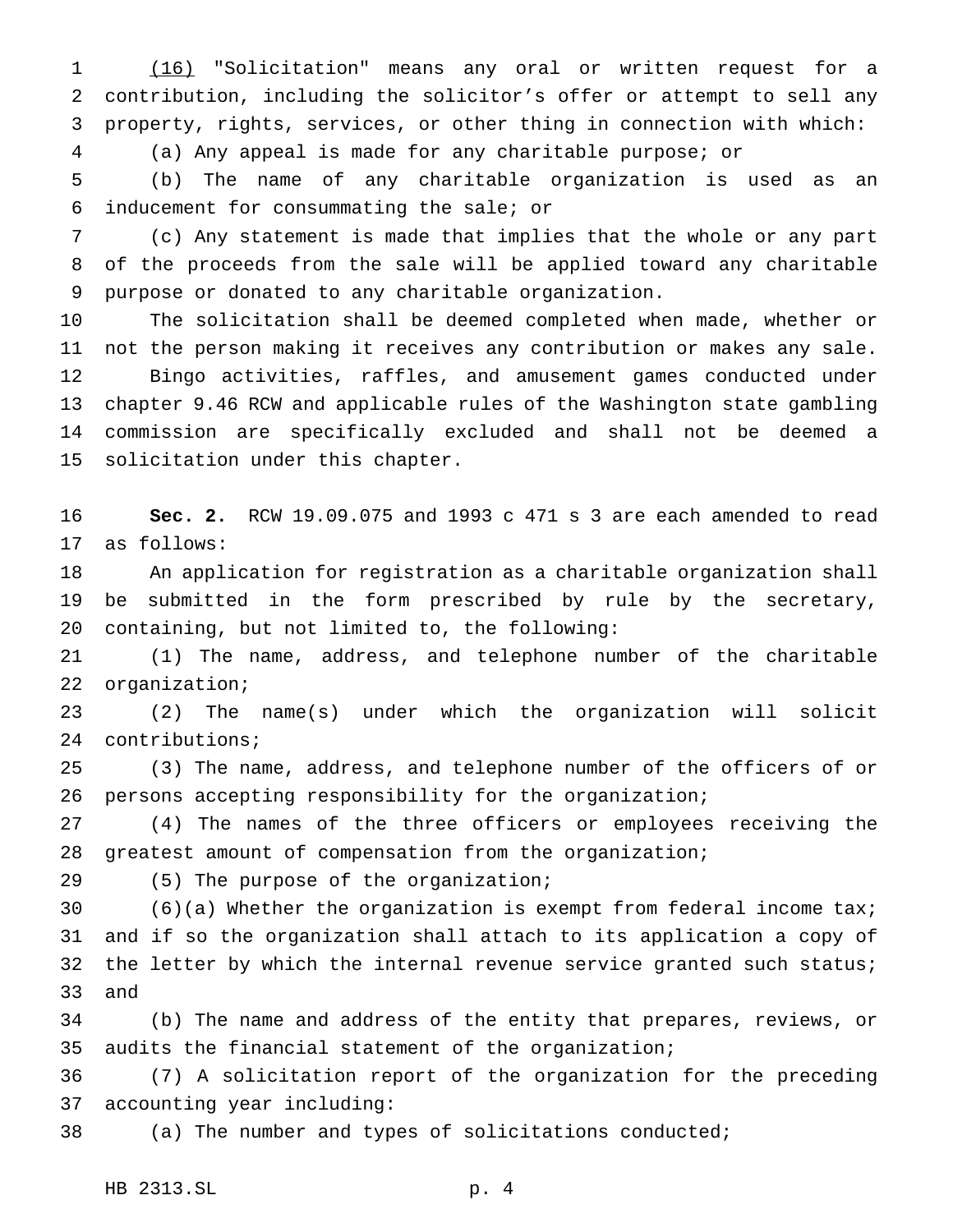(b) The total dollar value of support received from solicitations and from all other sources received on behalf of the charitable purpose of the charitable organization;

 (c) The total amount of money applied to charitable purposes, fund raising costs, and other expenses;

 (d) The name, address, and telephone number of any commercial fund raiser used by the organization;

 (8) An irrevocable appointment of the secretary to receive service of process in noncriminal proceedings as provided in RCW 19.09.305; and (9) The total revenue of the preceding fiscal year.

 The solicitation report required to be submitted under subsection (7) of this section shall be in the form prescribed by rule by the secretary, or as agreed to by the secretary and a charitable organization or a group of charitable organizations. A consolidated application for registration may, at the option of the charitable organization, be submitted by a parent organization for itself and any or all of its related foundations, supporting organizations, chapters, branches, or affiliates in the state of Washington.

 The application shall be signed by the president, treasurer, or 20 comparable officer of the organization ((whose signature shall be 21 notarized)). The application shall be submitted with a nonrefundable filing fee which shall be in an amount to be established by the secretary by rule. In determining the amount of this application fee, the secretary may consider factors such as the entity's annual budget and its federal income tax status. If the secretary determines that the application is complete, the application shall be filed and the applicant deemed registered.

 The secretary shall notify the director of veterans' affairs upon receipt of an application for registration as a charitable organization from an entity that purports to raise funds to benefit veterans of the United States military services. The director of veterans' affairs may advise the secretary and the attorney general of any information, reports, or complaints regarding such an organization.

 **Sec. 3.** RCW 19.09.279 and 1993 c 471 s 21 are each amended to read as follows:

36 (1) The ((attorney general)) secretary may assess against any person or organization who violates this chapter, or any rule adopted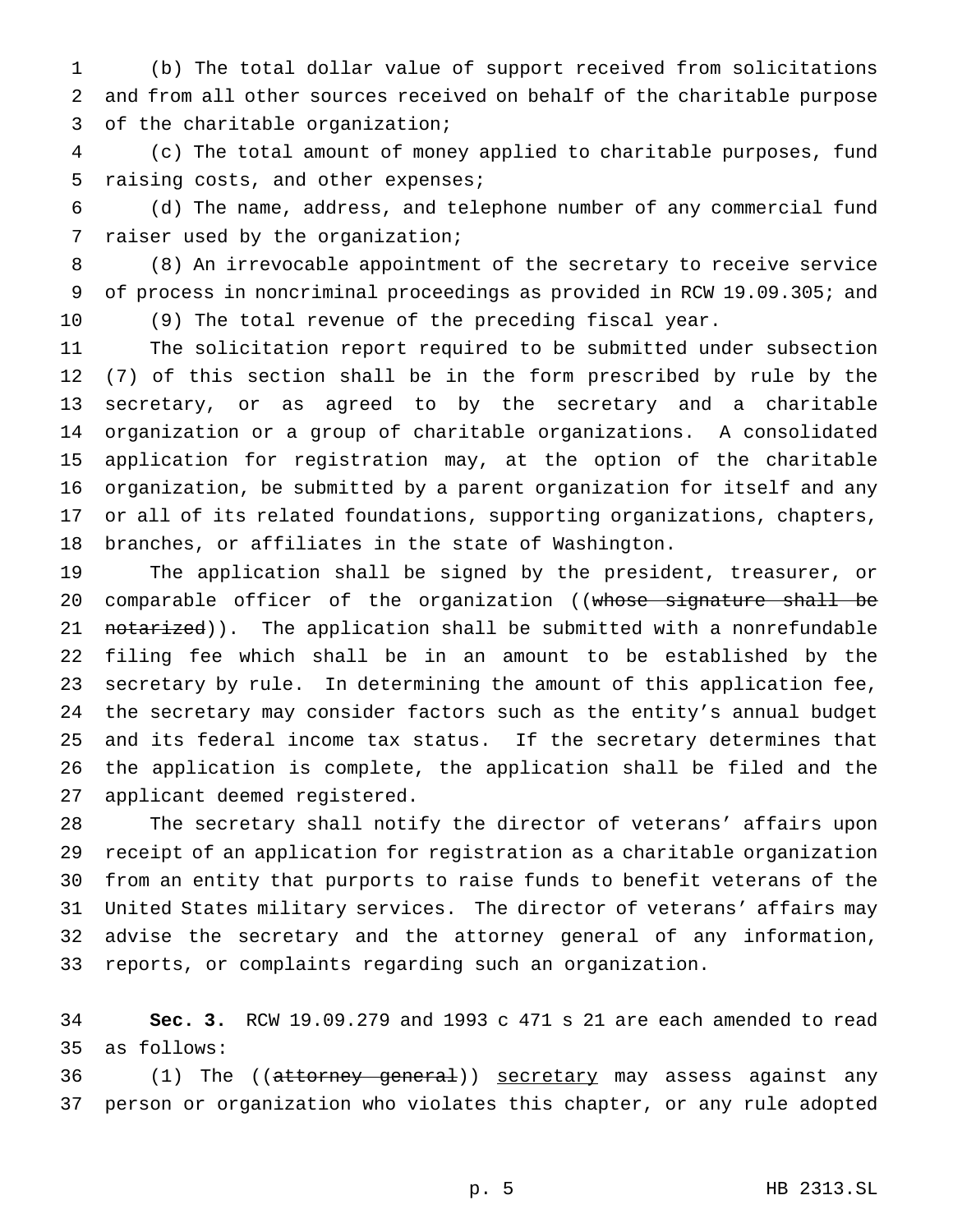under this chapter, a civil penalty of not more than one thousand dollars for each violation.

 (2) Such person or organization shall be afforded the opportunity 4 for a hearing, upon request made to the ((attorney general)) secretary within thirty days after the date of issuance of the notice of assessment. The hearing shall be conducted in accordance with chapter 34.05 RCW.

 (3) If any person fails to pay an assessment after it has become a final and unappealable order, or after the court has entered final judgment in favor of the state, the attorney general may recover the amount assessed by action in the appropriate superior court. In such action, the validity and appropriateness of the final order imposing the penalty shall not be subject to review.

 **Sec. 4.** RCW 24.03.005 and 1989 c 291 s 3 are each amended to read as follows:

 As used in this chapter, unless the context otherwise requires, the term:

 (1) "Corporation" or "domestic corporation" means a corporation not for profit subject to the provisions of this chapter, except a foreign corporation.

 (2) "Foreign corporation" means a corporation not for profit organized under laws other than the laws of this state.

 (3) "Not for profit corporation" or "nonprofit corporation" means a corporation no part of the income of which is distributable to its members, directors or officers.

 (4) "Articles of incorporation" and "articles" mean the original articles of incorporation and all amendments thereto, and includes articles of merger and restated articles.

 (5) "Bylaws" means the code or codes of rules adopted for the regulation or management of the affairs of the corporation irrespective of the name or names by which such rules are designated.

 (6) "Member" means an individual or entity having membership rights in a corporation in accordance with the provisions of its articles or incorporation or bylaws.

 (7) "Board of directors" means the group of persons vested with the management of the affairs of the corporation irrespective of the name by which such group is designated in the articles or bylaws.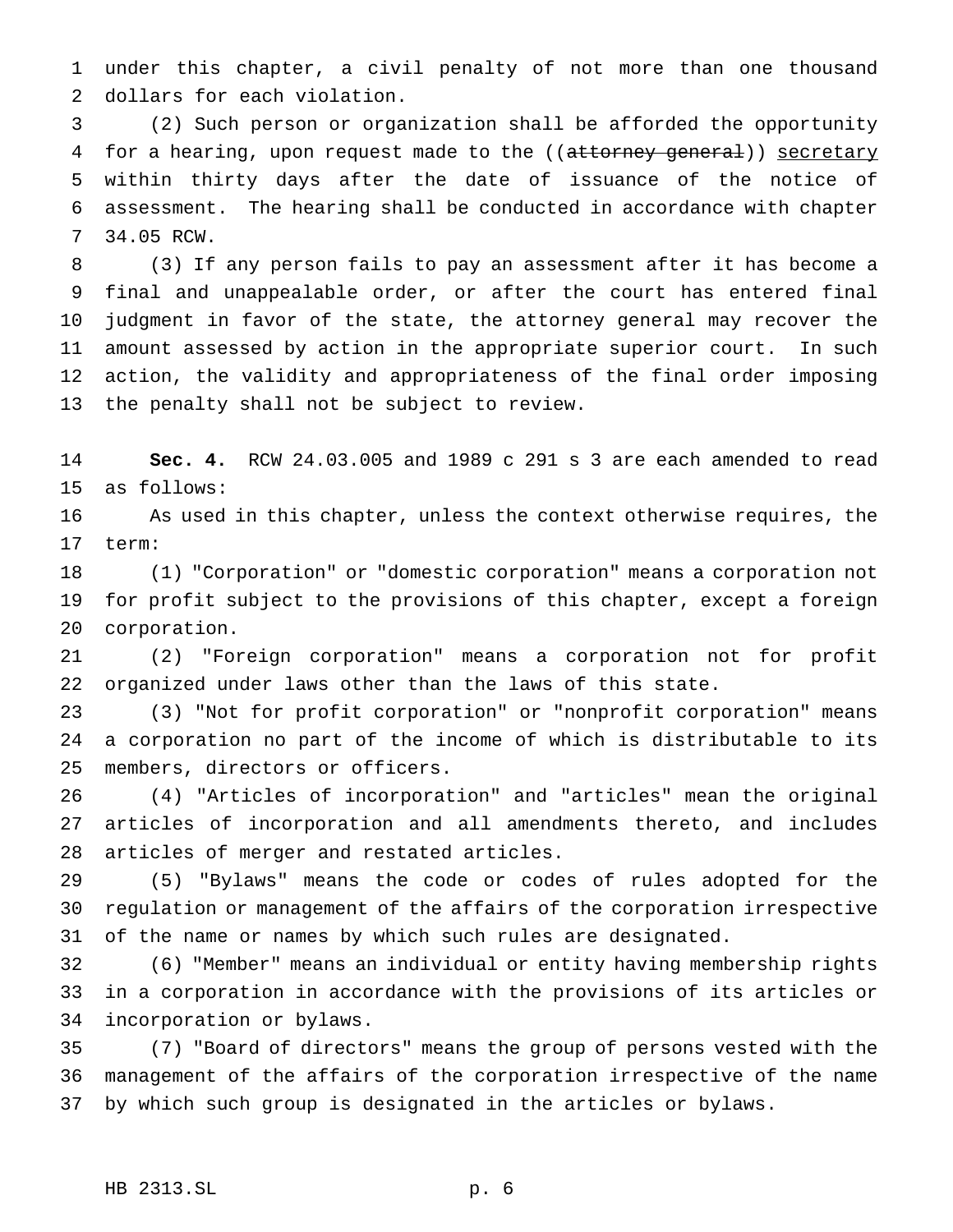(8) "Insolvent" means inability of a corporation to pay debts as they become due in the usual course of its affairs.

 (9) "Duplicate originals" means two copies, original or otherwise, each with original signatures, or one original with original signatures and one copy thereof.

 (10) "Conforms to law" as used in connection with duties of the secretary of state in reviewing documents for filing under this chapter, means the secretary of state has determined that the document complies as to form with the applicable requirements of this chapter. (11) "Effective date" means, in connection with a document filing made by the secretary of state, the date which is shown by affixing a "filed" stamp on the documents. When a document is received for filing by the secretary of state in a form which complies with the requirements of this chapter and which would entitle the document to be filed immediately upon receipt, but the secretary of state's approval action occurs subsequent to the date of receipt, the secretary of state's filing date shall relate back to the date on which the secretary of state first received the document in acceptable form. An applicant may request a specific effective date no more than thirty days later than the receipt date which might otherwise be applied as the effective date.

 (12) "Executed by an officer of the corporation," or words of similar import, means that any document signed by such person shall be and is signed by that person under penalties of perjury and in an official and authorized capacity on behalf of the corporation or person 26 making the document submission with the secretary of state and, for the purpose of documents filed electronically with the secretary of state, 28 in compliance with the rules adopted by the secretary of state for electronic filing.

 (13) "An officer of the corporation" means, in connection with the execution of documents submitted for filing with the secretary of state, the president, a vice president, the secretary, or the treasurer of the corporation.

 (14) "Public benefit not for profit corporation" or "public benefit nonprofit corporation" means a corporation no part of the income of which is distributable to its members, directors, or officers and that holds a current tax exempt status as provided under 26 U.S.C. Sec. 501(c)(3) or is specifically exempted from the requirement to apply for its tax exempt status under 26 U.S.C. Sec. 501(c)(3).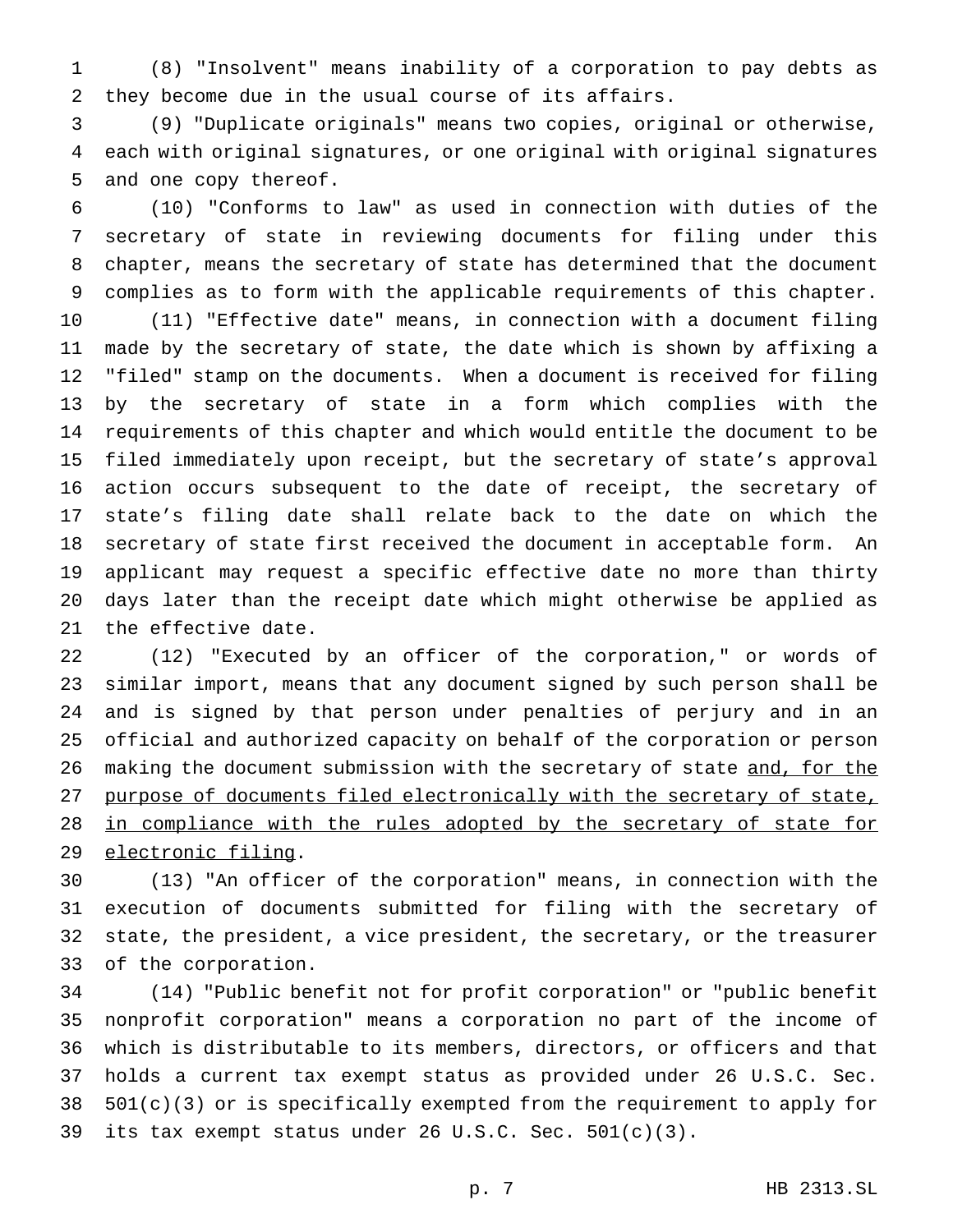NEW SECTION. **Sec. 5.** A new section is added to chapter 24.03 RCW to read as follows:

 Standards for Electronic Filing. The secretary of state may adopt rules to facilitate electronic filing. The rules will detail the circumstances under which the electronic filing of documents will be permitted, how the documents will be filed, and how the secretary of state will return filed documents. The rules may also impose additional requirements related to implementation of electronic filing processes, including but not limited to file formats, signature technologies, delivery, and the types of entities, records, or documents permitted.

 NEW SECTION. **Sec. 6.** A new section is added to chapter 24.03 RCW to read as follows:

 Documents Submitted for Filing--Exact or Conformed Copies. A document submitted to the secretary of state for filing under this chapter must be accompanied by an exact or conformed copy of the document, unless the secretary of state provides by rule that an exact or conformed copy is not required.

 **Sec. 7.** RCW 24.03.145 and 1982 c 35 s 83 are each amended to read as follows:

21 ((Duplicate originals of)) The articles of incorporation shall be delivered to the secretary of state. If the secretary of state finds that the articles of incorporation conform to law, the secretary of state shall, when all fees have been paid as in this chapter prescribed:

26 (1) Endorse on ((<del>each of such duplicate originals</del>)) <u>the articles</u> 27 the word "Filed" and the effective date of the filing ((thereof)).

28 (2) File ((one of such duplicate originals)) the articles.

29 (3) Issue a certificate of incorporation ((to which the other 30 duplicate original shall be affixed)).

31 The certificate of incorporation together with ((the duplicate 32 original)) an exact or conformed copy of the articles of incorporation 33 ((affixed thereto by the secretary of state, shall)) will be returned to the incorporators or their representative.

 **Sec. 8.** RCW 24.03.175 and 1982 c 35 s 86 are each amended to read as follows:

HB 2313.SL p. 8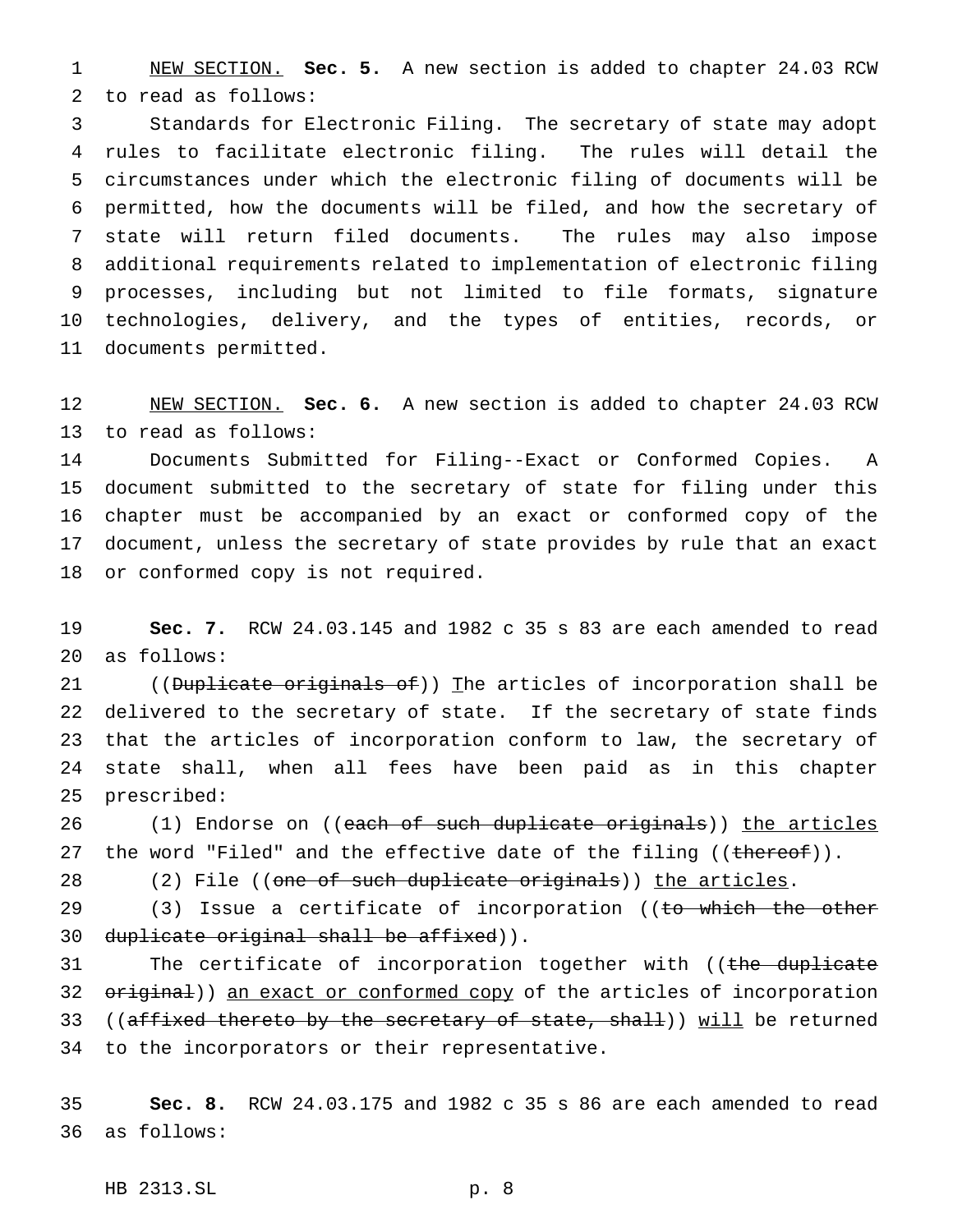((Duplicate originals of)) The articles of amendment shall be delivered to the secretary of state. If the secretary of state finds that the articles of amendment conform to law, the secretary of state shall, when all fees have been paid as in this chapter prescribed: (1) Endorse on ((each of such duplicate originals)) the articles 6 the word "Filed," and the effective date of the filing  $((\text{thereof}))$ .

7 (2) File ((one of such duplicate originals)) the articles.

8  $(1,3)$  Issue a certificate of amendment to which the other duplicate 9 original shall be affixed.))

10 The ((<del>certificate of amendment, together with the duplicate</del> 11 original)) exact or conformed copy of the articles of amendment bearing 12 the filing endorsement affixed thereto by the secretary of state, shall be returned to the corporation or its representative.

 **Sec. 9.** RCW 24.03.183 and 1986 c 240 s 29 are each amended to read as follows:

 A domestic corporation may at any time restate its articles of incorporation by a resolution adopted by the board of directors. A corporation may amend and restate in one resolution, but may not present the amendments and restatement for filing by the secretary in a single document. Separate articles of amendment, under RCW 24.03.165 and articles of restatement, under this section, must be presented notwithstanding the corporation's adoption of a single resolution of amendment and restatement.

 Upon the adoption of the resolution, restated articles of incorporation shall be executed in duplicate by the corporation by one of its officers. The restated articles shall set forth all of the operative provisions of the articles of incorporation together with a statement that the restated articles of incorporation correctly set forth without change the provisions of the articles of incorporation as amended and that the restated articles of incorporation supersede the original articles of incorporation and all amendments thereto.

32 ((<del>Duplicate originals of</del>)) The restated articles of incorporation shall be delivered to the secretary of state. If the secretary of state finds that the restated articles of incorporation conform to law, the secretary of state shall, when all fees required by this title have been paid:

37 (1) Endorse on ((each duplicate original)) the articles the word 38 "Filed" and the date of the filing ((thereof));

p. 9 HB 2313.SL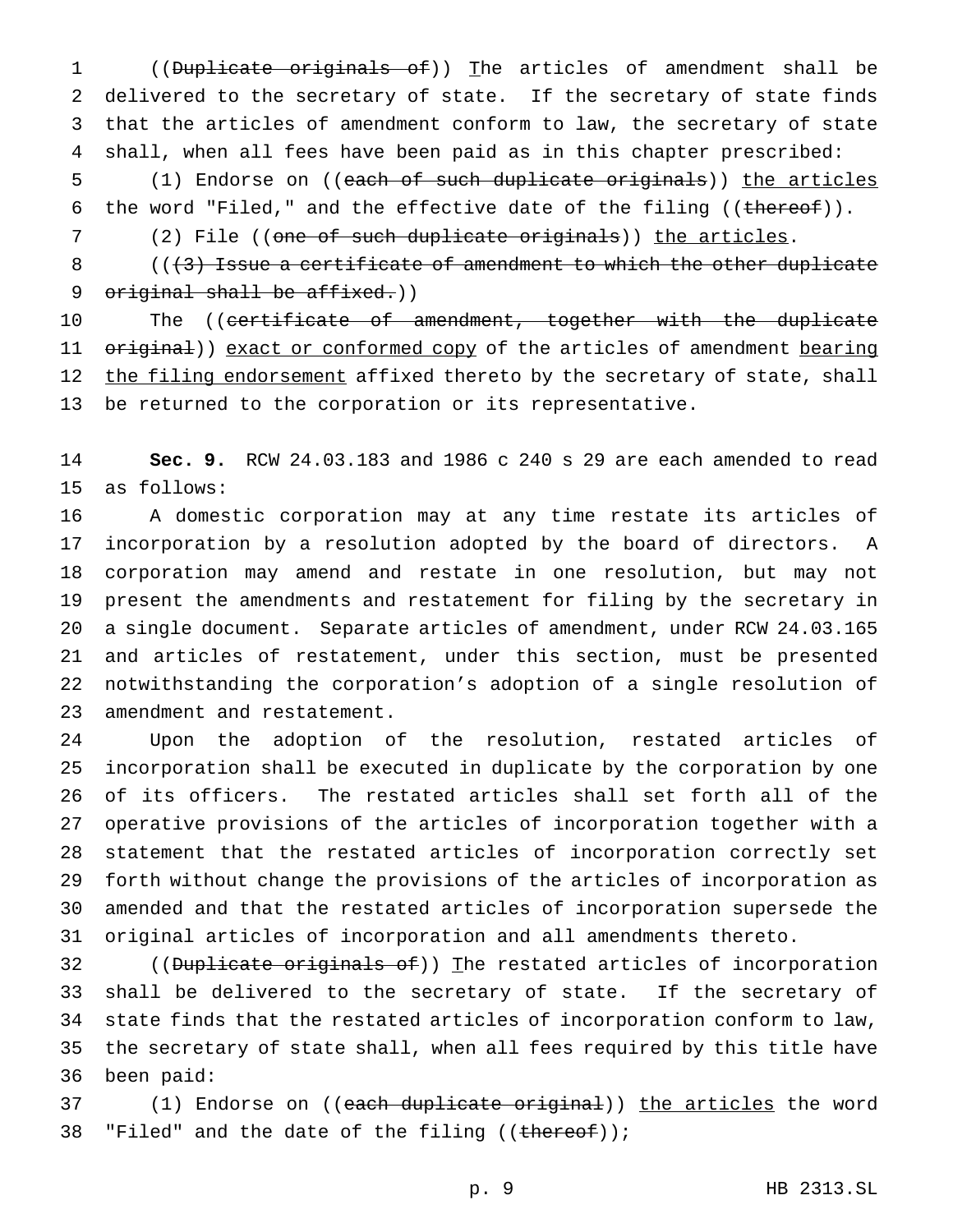1 (2) File ((one duplicate original; and

 (3) Issue a restated certificate of incorporation, to which the 3 other duplicate original shall be affixed)) the restated articles.

 ((The restated certificate of incorporation, together with the duplicate original)) An exact or conformed copy of the restated articles of incorporation bearing the endorsement affixed thereto by the secretary of state, shall be returned to the corporation or its representative.

 Upon the filing of the restated articles of incorporation by the secretary of state, the restated articles of incorporation shall become effective and shall supersede the original articles of incorporation and all amendments thereto.

 **Sec. 10.** RCW 24.03.200 and 1986 c 240 s 33 are each amended to read as follows:

 (1) Upon such approval, articles of merger or articles of 16 consolidation shall be executed ((in duplicate)) by each corporation by an officer of each corporation, and shall set forth:

(a) The plan of merger or the plan of consolidation;

 (b) Where the members of any merging or consolidating corporation have voting rights, then as to each such corporation (i) a statement setting forth the date of the meeting of members at which the plan was adopted, that a quorum was present at such meeting, and that such plan received at least two-thirds of the votes which members present at such meeting or represented by proxy were entitled to cast, or (ii) a statement that such amendment was adopted by a consent in writing signed by all members entitled to vote with respect thereto;

 (c) Where any merging or consolidating corporation has no members, or no members having voting rights, then as to each such corporation a statement of such fact, the date of the meeting of the board of directors at which the plan was adopted and a statement of the fact that such plan received the vote of a majority of the directors in office.

33 (2) ((Duplicate originals of)) The articles of merger or articles of consolidation shall be delivered to the secretary of state. If the secretary of state finds that such articles conform to law, the secretary of state shall, when all fees have been paid as in this chapter prescribed: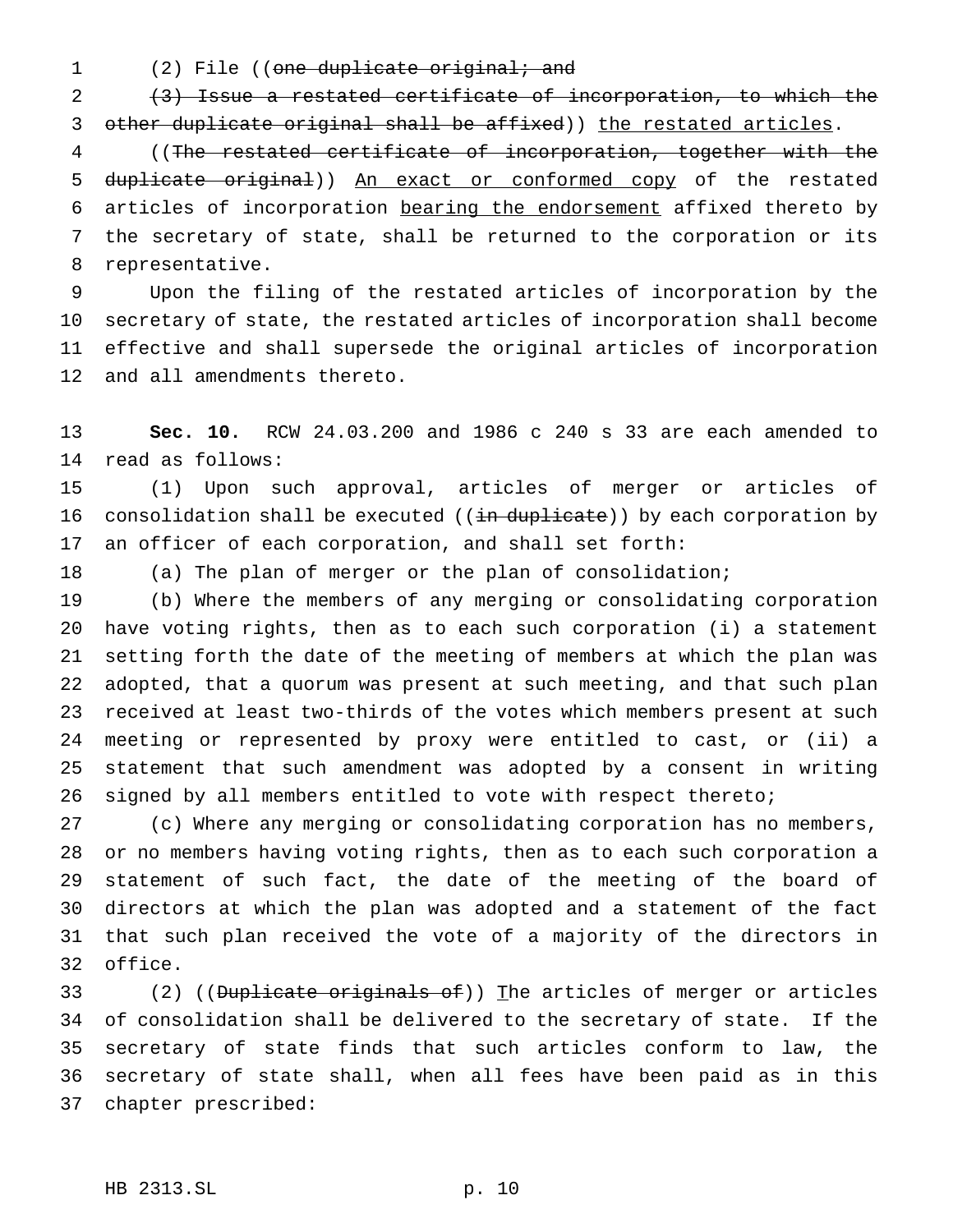1 (a) Endorse on ((each of such duplicate originals)) the articles of 2 merger or consolidation the word "Filed," and the date of the filing  $3$  ((thereof));

4 (b) File ((one of such duplicate originals; and

5 (c) Issue a certificate)) the articles of merger or ((a certificate 6 of)) consolidation ((to which the other duplicate original shall be 7  $\text{affixed}$ ).

8 ((The certificate of merger or certificate of consolidation, 9 together with the duplicate original)) An exact or conformed copy of 10 the articles of merger or articles of consolidation bearing the filing 11 endorsement affixed thereto by the secretary of state, shall be 12 returned to the surviving or new corporation, as the case may be, or 13 its representative.

14 **Sec. 11.** RCW 24.03.245 and 1982 c 35 s 94 are each amended to read 15 as follows:

16 ((Duplicate originals of such)) Articles of dissolution shall be delivered to the secretary of state. If the secretary of state finds that such articles of dissolution conform to law, the secretary of state shall, when all requirements have been met as in this chapter prescribed:

21 (1) Endorse on ((e<del>ach of such duplicate originals</del>)) <u>the articles of</u> 22 dissolution the word "Filed," and the effective date of the filing 23  $((thereof))$ .

24 (2) File ((one of such duplicate originals.

25  $(3)$  Issue a certificate)) the articles of dissolution ((to which 26 the other duplicate original shall be affixed)).

27 The ((certificate)) exact or conformed copy of the articles of 28 dissolution, ((together with the duplicate original of the articles of 29 dissolution)) bearing the filing endorsement affixed thereto by the secretary of state, shall be returned to the representative of the dissolved corporation. Upon the filing of such articles of dissolution the existence of the corporation shall cease, except for the purpose of suits, other proceedings and appropriate corporate action by members, directors and officers as provided in this chapter.

35 **Sec. 12.** RCW 24.03.325 and 1986 c 240 s 45 are each amended to 36 read as follows: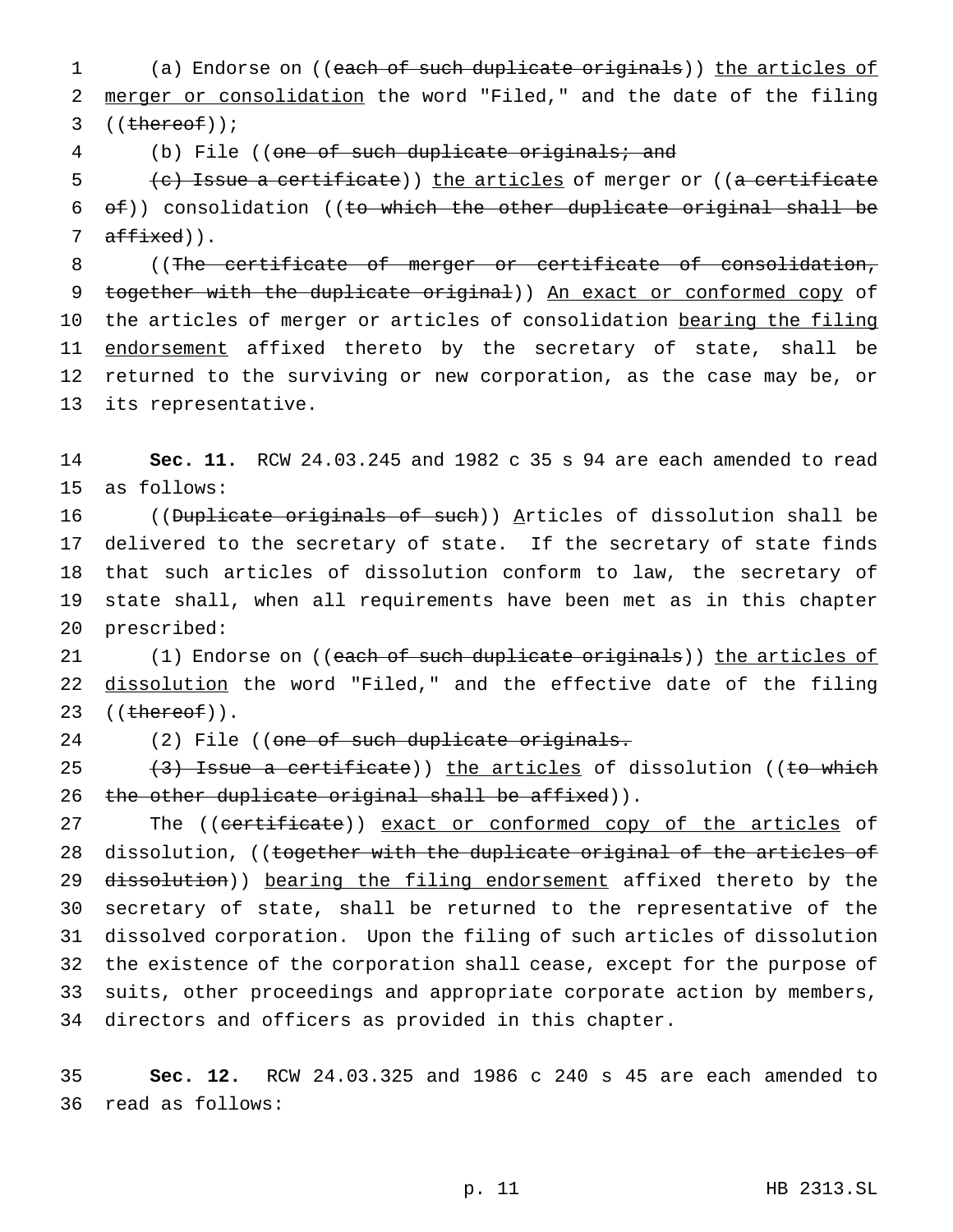A foreign corporation, in order to procure a certificate of authority to conduct affairs in this state, shall make application therefor to the secretary of state, which application shall set forth: (1) The name of the corporation and the state or country under the laws of which it is incorporated.

 (2) If the name of the corporation contains the word "corporation," "company," "incorporated," or "limited," or contains an abbreviation of one of such words, then the name of the corporation which it elects for use in this state.

 (3) The date of incorporation and the period of duration of the corporation.

(4) The address of the principal office of the corporation.

 (5) A statement that a registered agent has been appointed and the name and address of such agent, and that a registered office exists and the address of such registered office is identical to that of the registered agent.

 (6) The purpose or purposes of the corporation which it proposes to pursue in conducting its affairs in this state.

 (7) The names and respective addresses of the directors and officers of the corporation.

 (8) Such additional information as may be necessary or appropriate in order to enable the secretary of state to determine whether such corporation is entitled to a certificate of authority to conduct affairs in this state.

 The application shall be made in the form prescribed by the 26 secretary of state and shall be executed ((in duplicate)) by the corporation by one of its officers.

 The application shall be accompanied by a certificate of good standing which has been issued no more than sixty days before the date of filing of the application for a certificate of authority to do business in this state and has been certified to by the proper officer of the state or country under the laws of which the corporation is incorporated.

 **Sec. 13.** RCW 24.03.330 and 1986 c 240 s 46 are each amended to read as follows:

36 ((Duplicate originals of)) The application of the corporation for a certificate of authority shall be delivered to the secretary of state.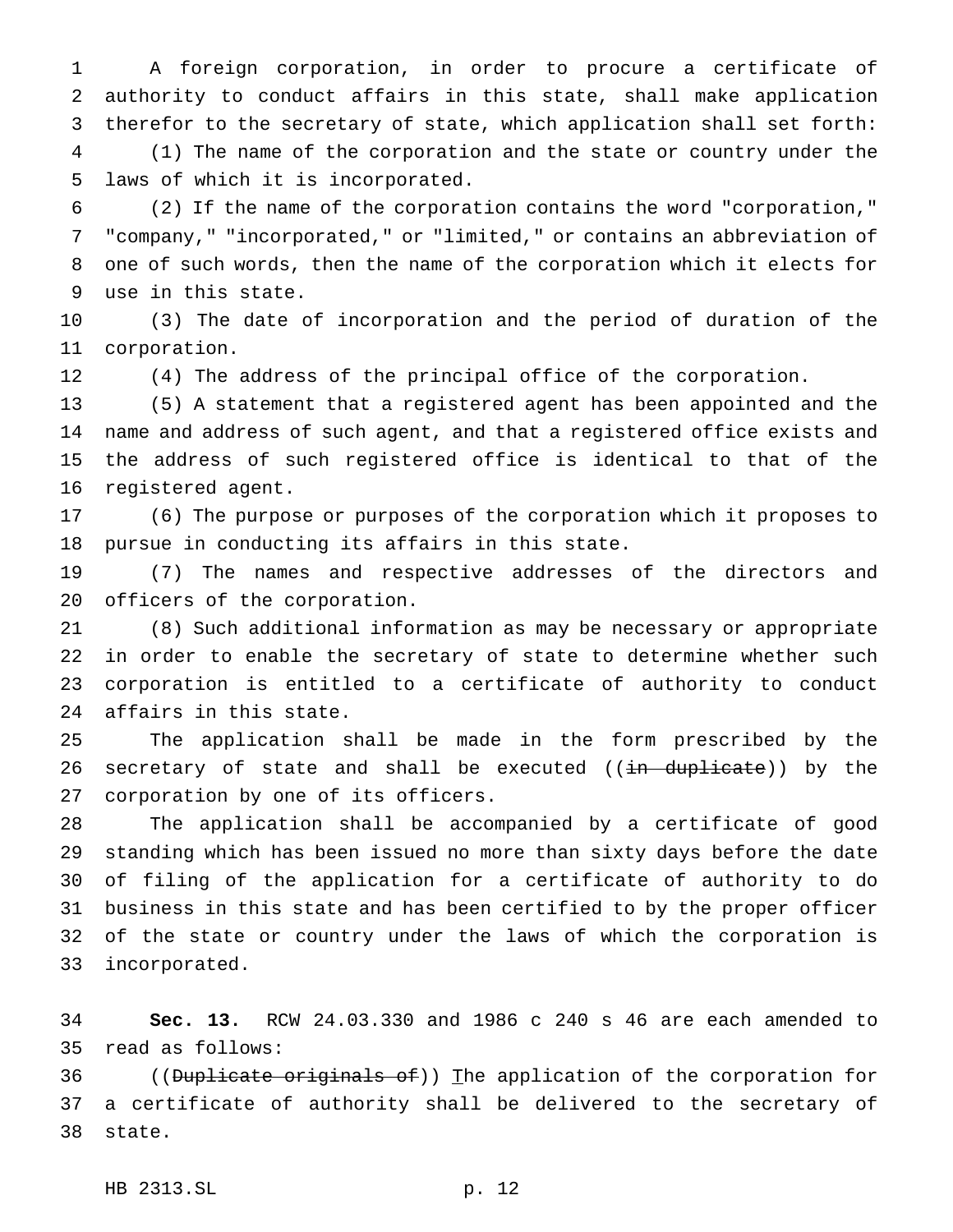If the secretary of state finds that such application conforms to law, the secretary of state shall, when all fees have been paid as in this chapter prescribed:

 (1) Endorse on each of such documents the word "Filed," and the 5 date of the filing ((thereof)).

 (2) File ((one of such duplicate originals of)) the application and the copy of the articles of incorporation and amendments thereto.

 (3) Issue a certificate of authority to conduct affairs in this 9 state ((to which the other duplicate original application shall be  $affixed)$ .

 ((The certificate of authority, together with the duplicate 12 original)) An exact or conformed copy of the application bearing the 13 filing endorsement affixed thereto by the secretary of state, shall be returned to the corporation or its representative.

 **Sec. 14.** RCW 24.03.375 and 1982 c 35 s 105 are each amended to read as follows:

17 ((Duplicate originals of such)) An application for withdrawal shall be delivered to the secretary of state. If the secretary of state finds that such application conforms to the provisions of this chapter, the secretary of state shall, when all requirements have been met as in this chapter prescribed:

22 (1) Endorse on ((each of such duplicate originals)) the application 23 the word "Filed," and the effective date of the filing ((thereof)).

24 (2) File ((one of such duplicate originals.

25  $(3)$  Issue a certificate of)) the application for withdrawal ((to 26 which the other duplicate original shall be affixed)).

27 ((The certificate of withdrawal, together with the duplicate 28 original)) An exact or conformed copy of the application for withdrawal 29 bearing the filing endorsement affixed thereto by the secretary of state, shall be returned to the corporation or its representative. Upon the filing of such application of withdrawal, the authority of the corporation to conduct affairs in this state shall cease.

 NEW SECTION. **Sec. 15.** A new section is added to chapter 25.15 RCW to read as follows:

 Standards for Electronic Filing. The secretary of state may adopt rules to facilitate electronic filing. The rules will detail the circumstances under which the electronic filing of documents will be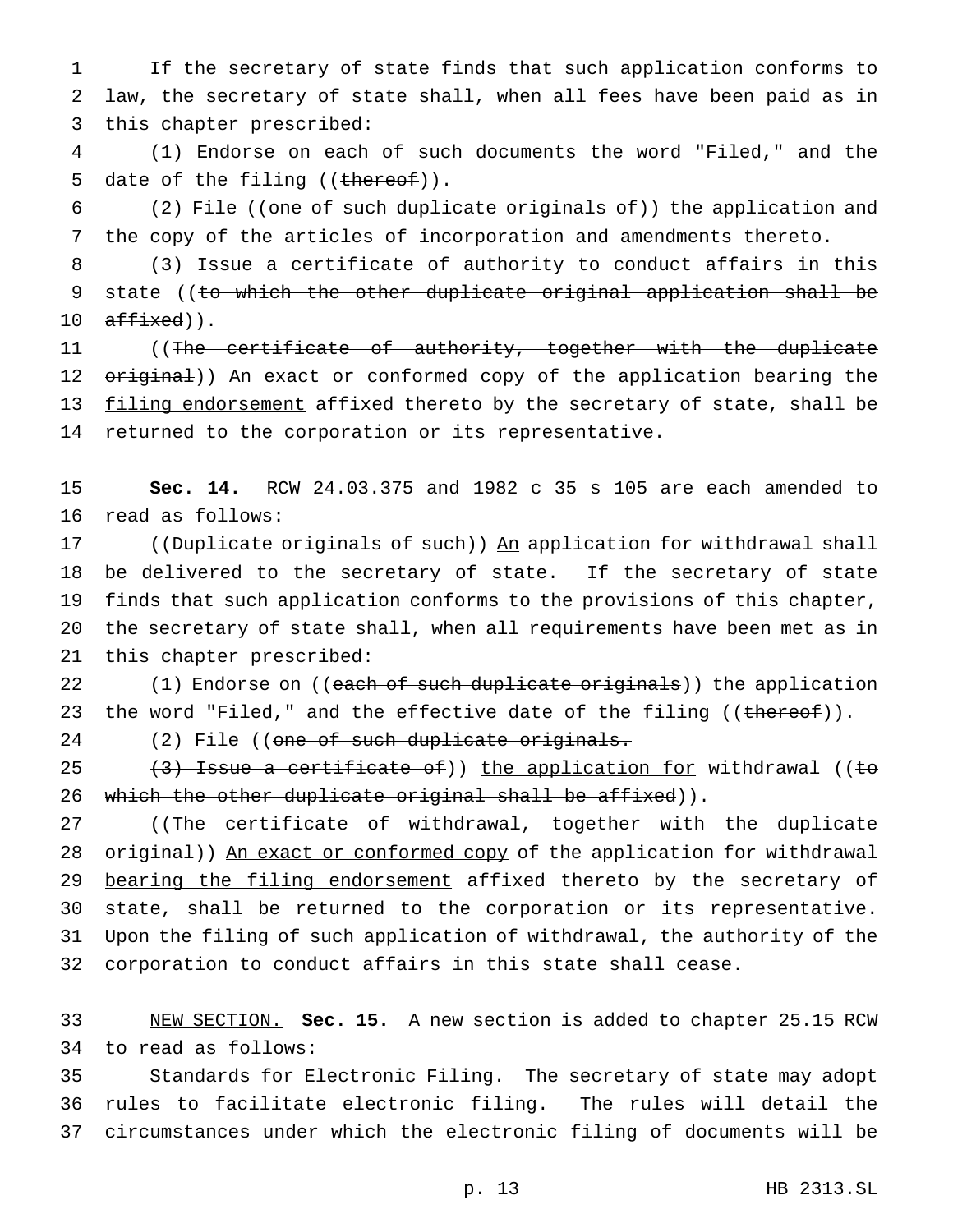permitted, how the documents will be filed, and how the secretary of state will return filed documents. The rules may also impose additional requirements related to implementation of electronic filing processes, including but not limited to file formats, signature technologies, delivery, and the types of entities, records, or documents permitted.

 **Sec. 16.** RCW 25.15.020 and 1996 c 231 s 6 are each amended to read as follows:

 (1) Each limited liability company shall continuously maintain in this state:

 (a) A registered office, which may but need not be a place of its business in this state. The registered office shall be at a specific geographic location in this state, and be identified by number, if any, and street, or building address or rural route, or, if a commonly known street or rural route address does not exist, by legal description. A registered office may not be identified by post office box number or other nongeographic address. For purposes of communicating by mail, 18 the secretary of state may permit the use of a post office address ( $(i\texttt{in})$ 19 the same city as the registered office)) in conjunction with the registered office address if the limited liability company also maintains on file the specific geographic address of the registered 22 office where personal service of process may be made;

 (b) A registered agent for service of process on the limited liability company, which agent may be either an individual resident of this state whose business office is identical with the limited liability company's registered office, or a domestic corporation, limited partnership, or limited liability company, or a foreign corporation, limited partnership, or limited liability company authorized to do business in this state having a business office identical with such registered office; and

 (c) A registered agent who shall not be appointed without having given prior written consent to the appointment. The written consent shall be filed with the secretary of state in such form as the secretary may prescribe. The written consent shall be filed with or as a part of the document first appointing a registered agent.

 (2) A limited liability company may change its registered office or registered agent by delivering to the secretary of state for filing a statement of change that sets forth: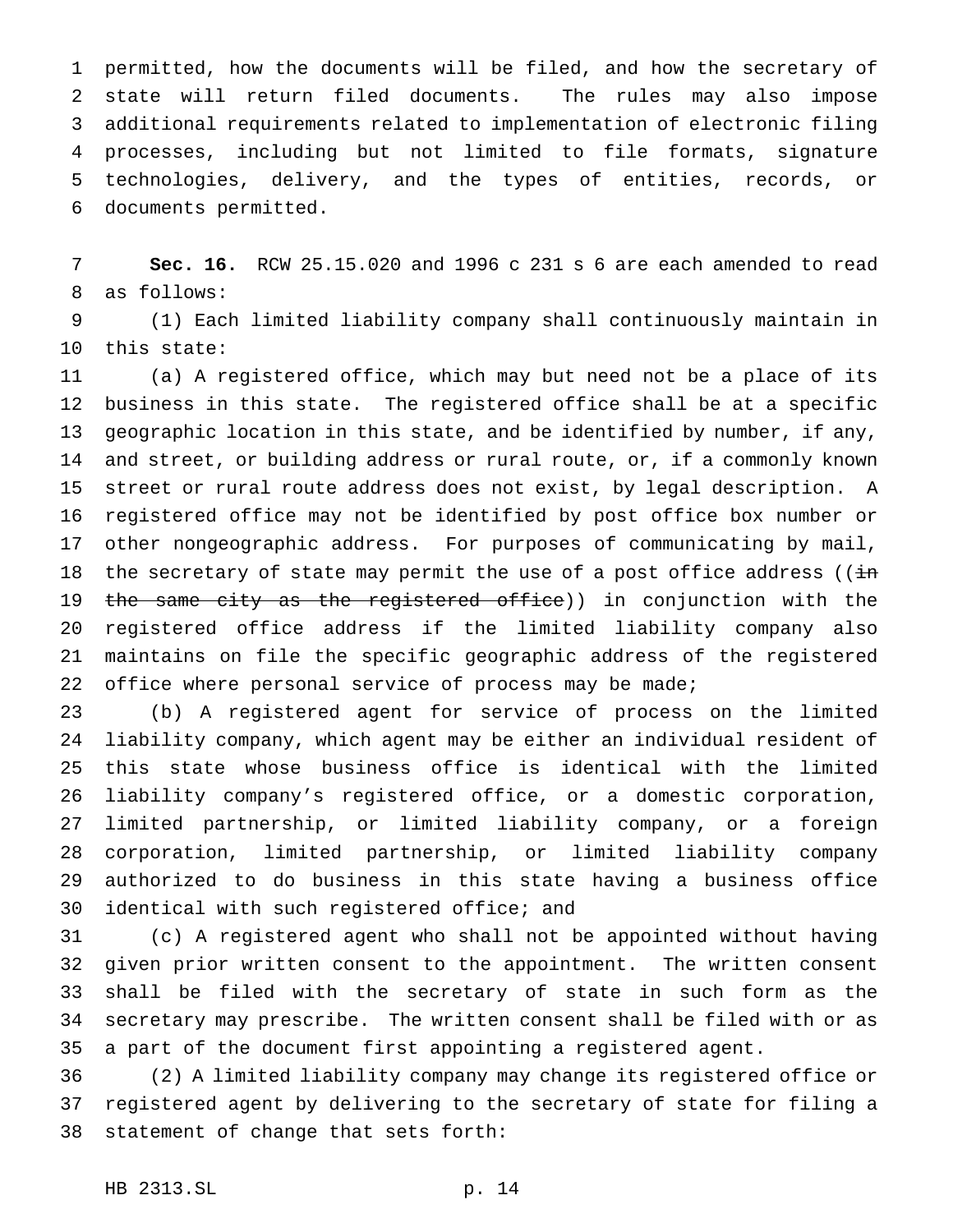- 
- (a) The name of the limited liability company;

 (b) If the current registered office is to be changed, the street address of the new registered office in accord with subsection (1) of this section;

 (c) If the current registered agent is to be changed, the name of the new registered agent and the new agent's written consent, either on the statement or attached to it, to the appointment; and

 (d) That after the change or changes are made, the street addresses of its registered office and the business office of its registered agent will be identical.

 (3) If a registered agent changes the street address of the agent's business office, the registered agent may change the street address of the registered office of any limited liability company for which the agent is the registered agent by notifying the limited liability company in writing of the change and signing, either manually or in facsimile, and delivering to the secretary of state for filing a statement that complies with the requirements of subsection (2) of this section and recites that the limited liability company has been notified of the change.

 (4) A registered agent may resign as agent by signing and delivering to the secretary of state for filing a statement that the registered office is also discontinued. After filing the statement the secretary of state shall mail a copy of the statement to the limited liability company at its principal office. The agency appointment is terminated, and the registered office discontinued is so provided, on the thirty-first day after the date on which the statement was filed.

 **Sec. 17.** RCW 25.15.085 and 2001 c 307 s 3 are each amended to read as follows:

 (1) Each document required by this chapter to be filed in the office of the secretary of state shall be executed in the following 31 manner, or in compliance with the rules established to facilitate 32 electronic filing under section 15 of this act, except as set forth in RCW 25.15.105(4)(b):

 (a) Each original certificate of formation must be signed by the person or persons forming the limited liability company;

(b) A reservation of name may be signed by any person;

 (c) A transfer of reservation of name must be signed by, or on 38 behalf of, the applicant for the reserved name;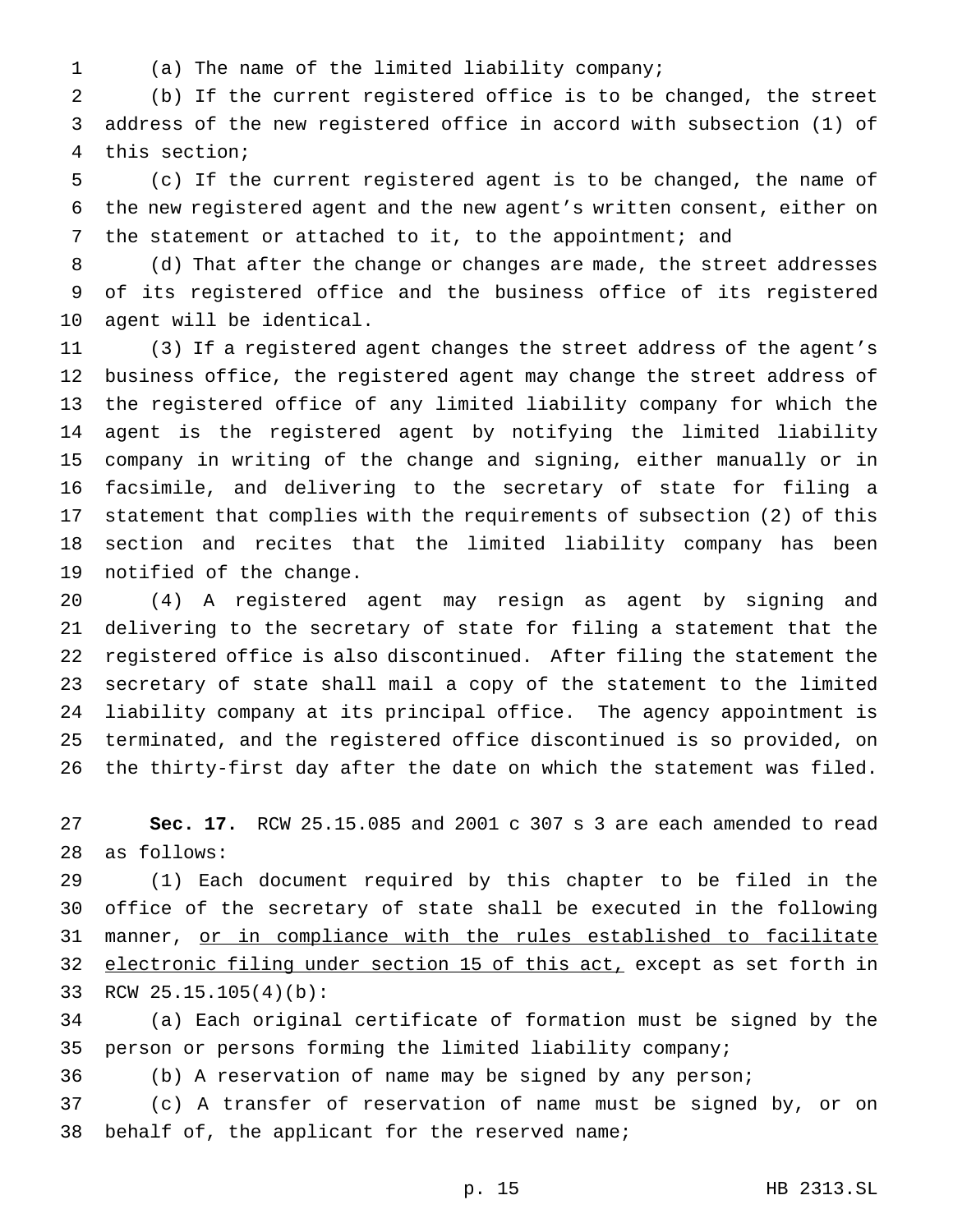(d) A registration of name must be signed by any member or manager of the foreign limited liability company;

 (e) A certificate of amendment or restatement must be signed by at least one manager, or by a member if management of the limited liability company is reserved to the members;

 (f) A certificate of cancellation must be signed by the person or persons authorized to wind up the limited liability company's affairs pursuant to RCW 25.15.295(1);

 (g) If a surviving domestic limited liability company is filing articles of merger, the articles of merger must be signed by at least one manager, or by a member if management of the limited liability company is reserved to the members, or if the articles of merger are being filed by a surviving foreign limited liability company, limited partnership, or corporation, the articles of merger must be signed by a person authorized by such foreign limited liability company, limited partnership, or corporation; and

 (h) A foreign limited liability company's application for registration as a foreign limited liability company doing business within the state must be signed by any member or manager of the foreign limited liability company.

 (2) Any person may sign a certificate, articles of merger, limited liability company agreement, or other document by an attorney-in-fact or other person acting in a valid representative capacity, so long as each document signed in such manner identifies the capacity in which the signator signed.

 (3) The person executing the document shall sign it and state beneath or opposite the signature the name of the person and capacity in which the person signs. The document must be typewritten or printed, and must meet such legibility or other standards as may be prescribed by the secretary of state.

 (4) The execution of a certificate or articles of merger by any person constitutes an affirmation under the penalties of perjury that the facts stated therein are true.

 **Sec. 18.** RCW 25.15.095 and 2001 c 307 s 4 are each amended to read as follows:

 (1) The original signed copy, together with a duplicate copy that may be either a signed, photocopied, or conformed copy, of the certificate of formation or any other document required to be filed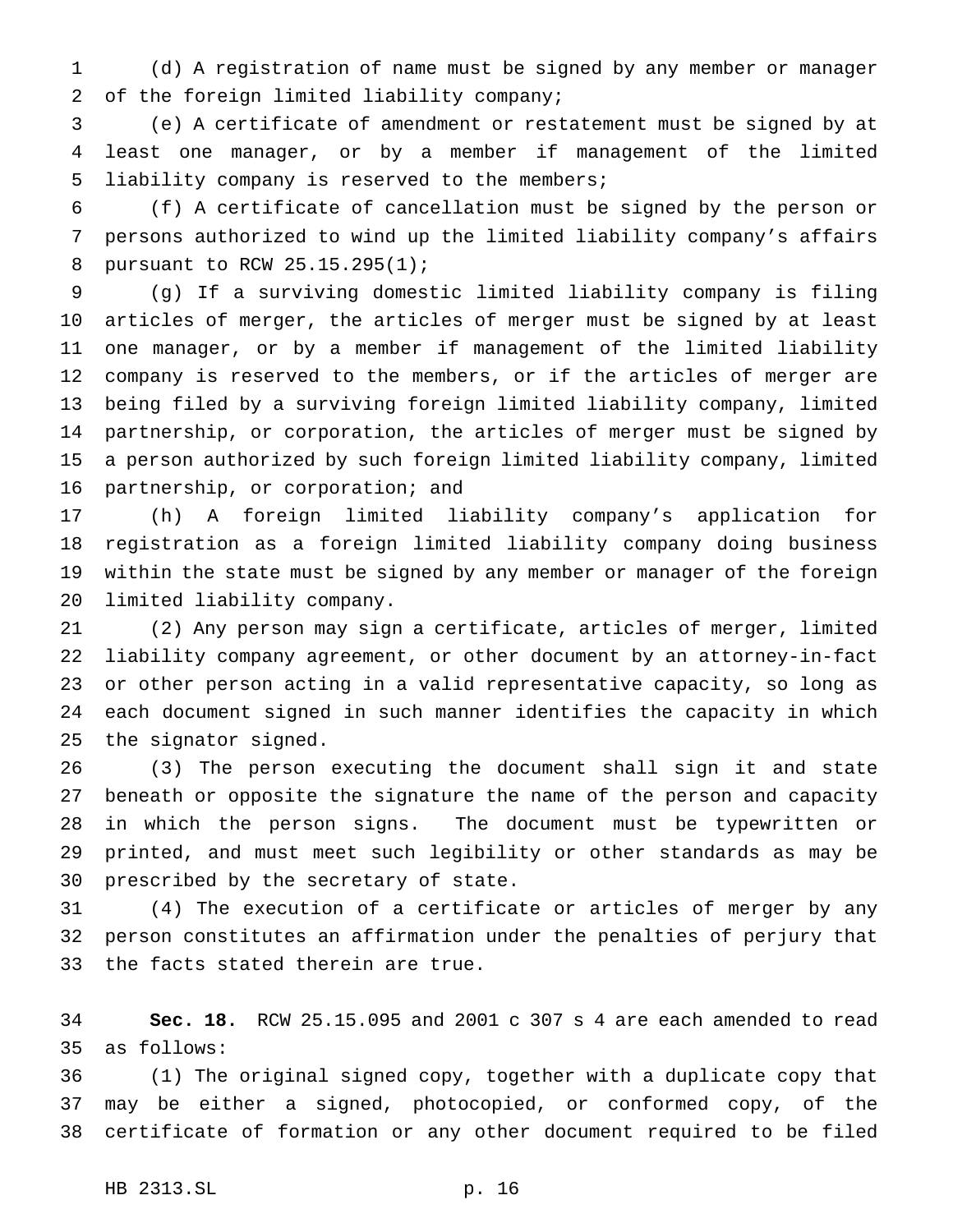1 pursuant to this chapter, except as set forth under RCW 25.15.105 or unless a duplicate is not required under rules adopted under section 15 3 of this act, shall be delivered to the secretary of state. If the secretary of state determines that the documents conform to the filing provisions of this chapter, he or she shall, when all required filing fees have been paid:

 (a) Endorse on each signed original and duplicate copy the word "filed" and the date of its acceptance for filing;

 (b) Retain the signed original in the secretary of state's files; and

 (c) Return the duplicate copy to the person who filed it or the person's representative.

 (2) If the secretary of state is unable to make the determination required for filing by subsection (1) of this section at the time any documents are delivered for filing, the documents are deemed to have been filed at the time of delivery if the secretary of state subsequently determines that:

 (a) The documents as delivered conform to the filing provisions of this chapter; or

 (b) Within twenty days after notification of nonconformance is given by the secretary of state to the person who delivered the documents for filing or the person's representative, the documents are brought into conformance.

 (3) If the filing and determination requirements of this chapter are not satisfied completely within the time prescribed in subsection (2)(b) of this section, the documents shall not be filed.

 (4) Upon the filing of a certificate of amendment (or judicial decree of amendment) or restated certificate in the office of the secretary of state, or upon the future effective date or time of a certificate of amendment (or judicial decree thereof) or restated certificate, as provided for therein, the certificate of formation shall be amended or restated as set forth therein. Upon the filing of a certificate of cancellation (or a judicial decree thereof), or articles of merger which act as a certificate of cancellation, or upon the future effective date or time of a certificate of cancellation (or a judicial decree thereof) or of articles of merger which act as a certificate of cancellation, as provided for therein, or as specified in RCW 25.15.290, the certificate of formation is canceled.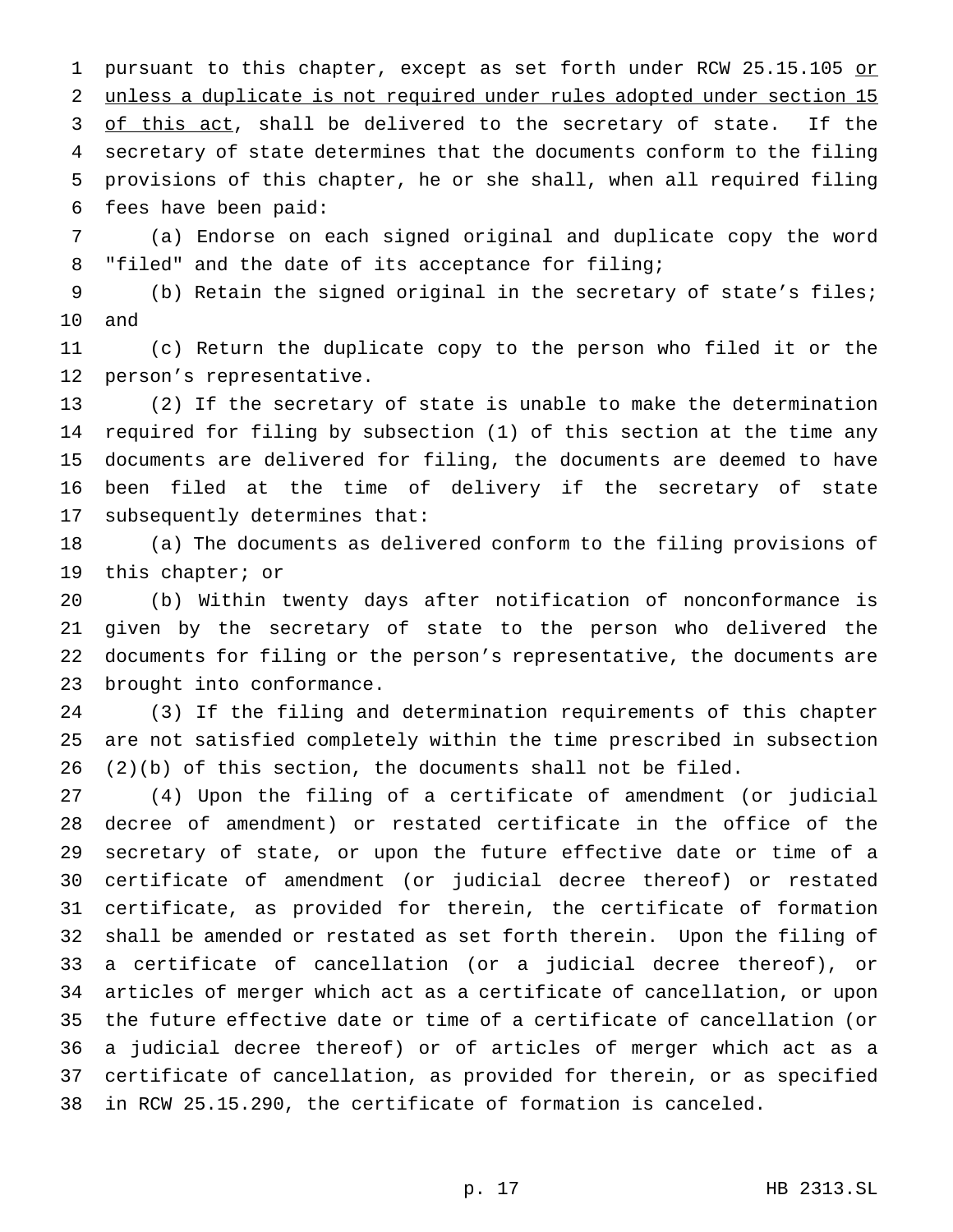**Sec. 19.** RCW 25.15.325 and 1998 c 102 s 10 are each amended to read as follows:

 (1) A foreign limited liability company may register with the secretary of state under any name (whether or not it is the name under which it is registered in the jurisdiction of its formation) that includes the words "Limited Liability Company," the words "Limited Liability" and the abbreviation "Co.," or the abbreviation "L.L.C." or "LLC" and that could be registered by a domestic limited liability company. A foreign limited liability company may apply to the secretary of state for authorization to use a name which is not distinguishable upon the records of the office of the secretary of state from the names described in RCW 23B.04.010 and 25.10.020, and the names of any domestic or foreign limited liability company reserved, registered, or formed under the laws of this state. The secretary of state shall authorize use of the name applied for if the other corporation, limited liability company, limited liability partnership, or limited partnership consents in writing to the use and files with the secretary of state documents necessary to change its name, or the name reserved or registered to a name that is distinguishable upon the records of the secretary of state from the name of the applying foreign limited liability company.

 (2) Each foreign limited liability company shall continuously maintain in this state:

 (a) A registered office, which may but need not be a place of its business in this state. The registered office shall be at a specific geographic location in this state, and be identified by number, if any, and street, or building address or rural route, or, if a commonly known street or rural route address does not exist, by legal description. A registered office may not be identified by post office box number or other nongeographic address. For purposes of communicating by mail, 31 the secretary of state may permit the use of a post office address ( $(i\texttt{in})$ 32 the same city as the registered office)) in conjunction with the registered office address if the foreign limited liability company also maintains on file the specific geographic address of the registered office where personal service of process may be made;

 (b) A registered agent for service of process on the foreign limited liability company, which agent may be either an individual resident of this state whose business office is identical with the foreign limited liability company's registered office, or a domestic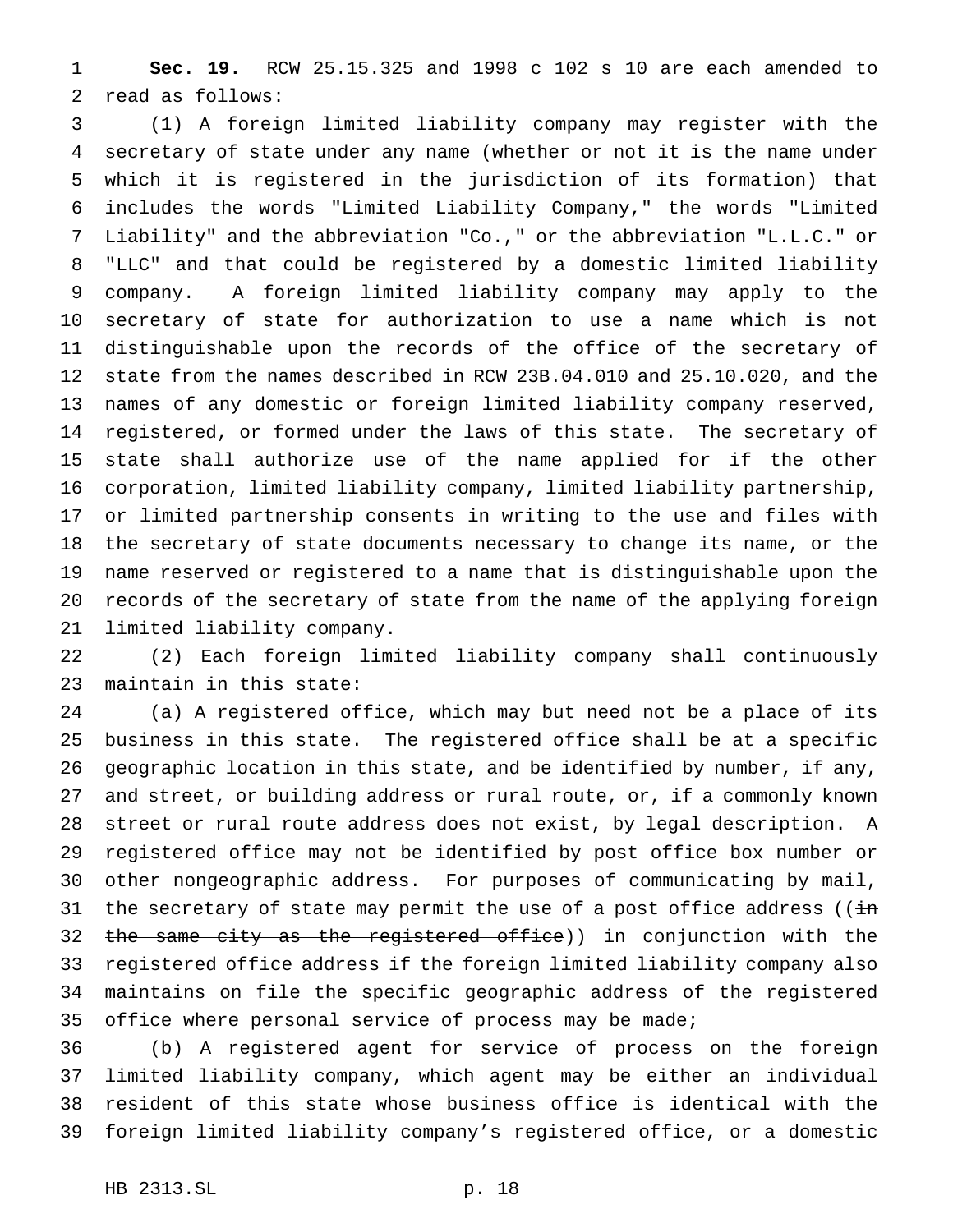corporation, a limited partnership or limited liability company, or a foreign corporation authorized to do business in this state having a business office identical with such registered office; and

 (c) A registered agent who shall not be appointed without having given prior written consent to the appointment. The written consent shall be filed with the secretary of state in such form as the secretary may prescribe. The written consent shall be filled with or as a part of the document first appointing a registered agent. In the event any individual, limited liability company, limited partnership, or corporation has been appointed agent without consent, that person or corporation may file a notarized statement attesting to that fact, and the name shall forthwith be removed from the records of the secretary of state.

 (3) A foreign limited liability company may change its registered office or registered agent by delivering to the secretary of state for filing a statement of change that sets forth:

(a) The name of the foreign limited liability company;

 (b) If the current registered office is to be changed, the street address of the new registered office in accord with subsection (2)(a) of this section;

 (c) If the current registered agent is to be changed, the name of the new registered agent and the new agent's written consent, either on 23 the statement or attached to it, to the appointment; and

 (d) That after the change or changes are made, the street addresses of its registered office and the business office of its registered agent will be identical.

 (4) If a registered agent changes the street address of the agent's business office, the registered agent may change the street address of the registered office of any foreign limited liability company for which the agent is the registered agent by notifying the foreign limited liability company in writing of the change and signing, either manually or in facsimile, and delivering to the secretary of state for filing a statement that complies with the requirements of subsection (3) of this section and recites that the foreign limited liability company has been notified of the change.

 (5) A registered agent of any foreign limited liability company may resign as agent by signing and delivering to the secretary of state for filing a statement that the registered office is also discontinued. After filing the statement the secretary of state shall mail a copy of